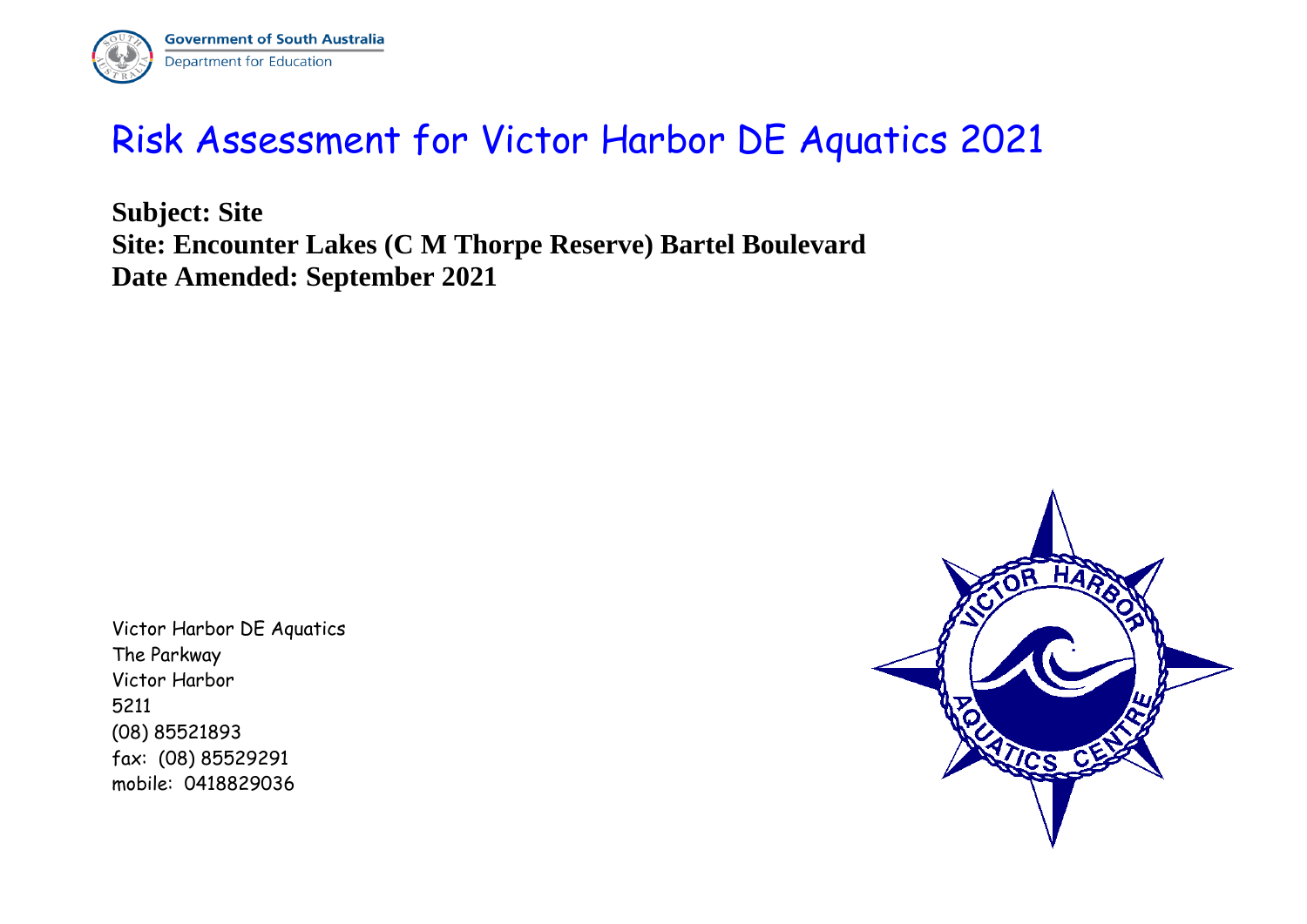

| <b>Risk</b>                                                                                                                                    | Likelihood                                                                                                                                                                                                                                                                                                                              | <b>Consequences</b>                                                                                                                | <b>Risk Control</b>                                                                                                                                                                                                                                                                                                                                                                                                                                                                                                                                                                                                                                                                                                                                                                                                  |
|------------------------------------------------------------------------------------------------------------------------------------------------|-----------------------------------------------------------------------------------------------------------------------------------------------------------------------------------------------------------------------------------------------------------------------------------------------------------------------------------------|------------------------------------------------------------------------------------------------------------------------------------|----------------------------------------------------------------------------------------------------------------------------------------------------------------------------------------------------------------------------------------------------------------------------------------------------------------------------------------------------------------------------------------------------------------------------------------------------------------------------------------------------------------------------------------------------------------------------------------------------------------------------------------------------------------------------------------------------------------------------------------------------------------------------------------------------------------------|
| <b>Aquatics &amp; Swimming activities</b><br><b>Risk Level: Extreme</b><br><b>Implementation of Risk Control</b><br><b>New Risk Level: Low</b> | <b>Possible C</b><br>Determined by:<br>Bottom of lake dropping<br>$\Box$<br>off into deep water<br>quickly<br>Knowledge, fitness and<br>$\Box$<br>skill of persons accessing<br>water<br>Supervision provided<br>□<br>Clarity of water<br>□<br>determining visibility of a<br>submerged person or<br>objects being used in the<br>water | Major (4)<br>Person drowning or<br>$\Box$<br>suffering injury due<br>to unsuitable depth<br>of water for their<br>skill or fitness | Good<br>All swimmers entering lake must wear PFD<br>$\Box$<br>and be supervised by qualified personnel eg<br>aquatics instructor who holds a surf rescue<br>qualification and is able to perform rescue<br>All students are aware of and have<br>$\Box$<br>acknowledged that they understand safety<br>signals demonstrated and have agreed to<br>cooperate with them when used by<br>instructors<br>Boundaries are given to students eg buoys,<br>$\Box$<br>cones, and are reinforced with hand signals,<br>whistles and voice<br>All instructors are to wear whistles when on<br>duty<br>Teachers are advised that during lesson<br>$\Box$<br>breaks and lunch breaks no swimming or<br>use of equipment is allowed<br>Swimming is to be conducted in a safe area<br>which does not increase risk factor for other |
|                                                                                                                                                |                                                                                                                                                                                                                                                                                                                                         |                                                                                                                                    | activities or other programs on the lake                                                                                                                                                                                                                                                                                                                                                                                                                                                                                                                                                                                                                                                                                                                                                                             |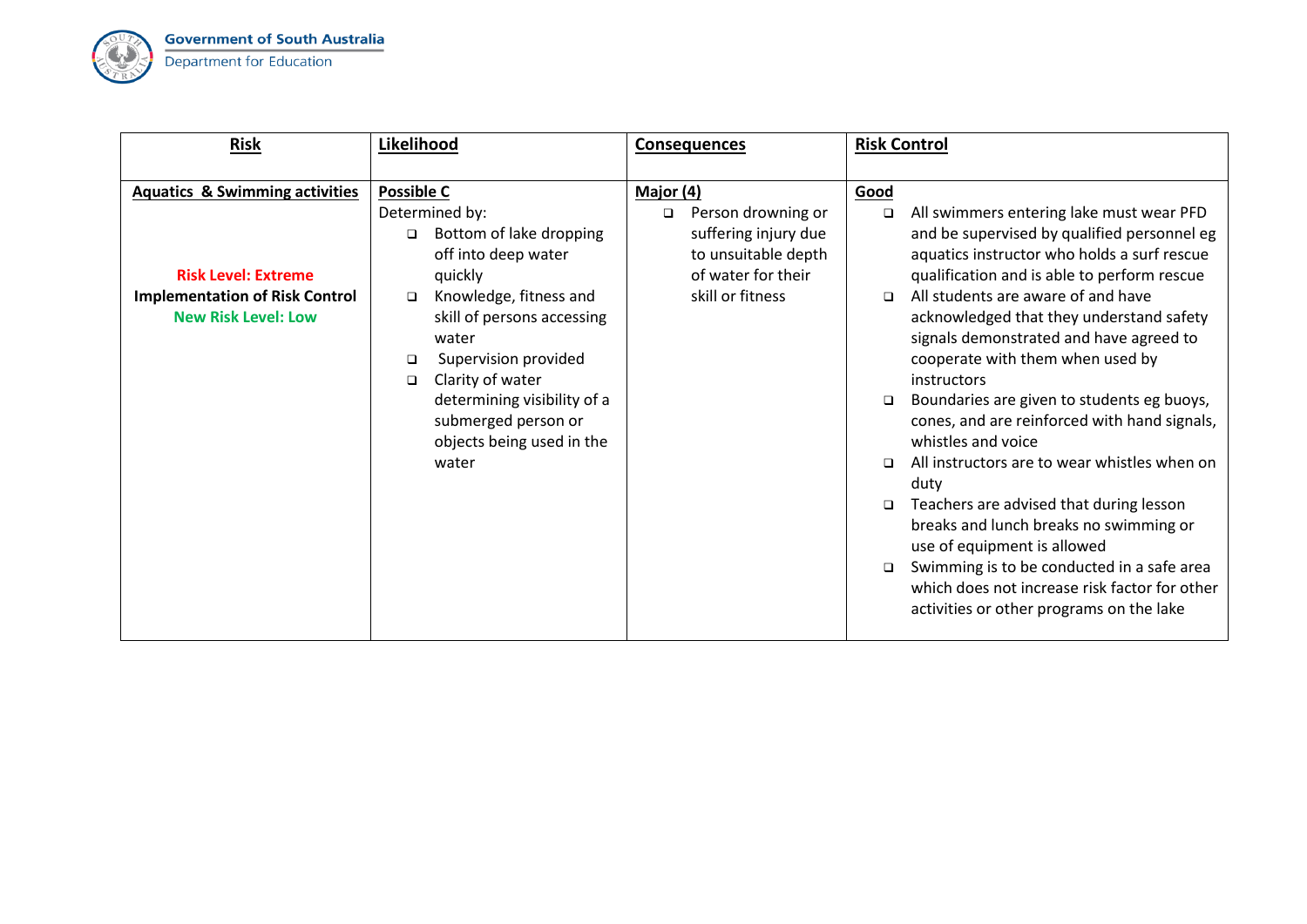

| Loading of equipment/ manual<br><b>Possible C</b><br>Major (4)<br>Good<br>handling<br>Determined by:<br>All manual handling is supervised by<br>Injury to students,<br>$\Box$<br>$\Box$<br>Time available<br>instructors (back,<br>instructors<br>$\Box$<br>No. of craft<br>arm, feet, head, leg,<br>If task is determined by instructor to be<br>$\Box$<br>$\Box$<br><b>Risk Level: Extreme</b><br>Type of craft and<br>torso because of<br>outside safe risk control, safe strategies are<br>□<br>developed eg correct ratio for carrying<br><b>Implementation of Risk Control</b><br>weight distribution<br>equipment<br><b>New Risk Level: Low</b><br>Uneven surface to be<br>objects or craft, correct techniques for<br>or position<br>$\Box$<br>lifting and carrying, correct path to and<br>carried over<br>Conditions on the day<br>from the trailer eg<br>$\Box$<br>Access in and around<br>Minimum 4 people per canoe<br>1.<br>□<br>trailers<br>2 people per kayak<br>□ | <b>Risk</b> | Likelihood        | <b>Consequences</b> | <b>Risk Control</b>    |
|------------------------------------------------------------------------------------------------------------------------------------------------------------------------------------------------------------------------------------------------------------------------------------------------------------------------------------------------------------------------------------------------------------------------------------------------------------------------------------------------------------------------------------------------------------------------------------------------------------------------------------------------------------------------------------------------------------------------------------------------------------------------------------------------------------------------------------------------------------------------------------------------------------------------------------------------------------------------------------|-------------|-------------------|---------------------|------------------------|
| coordination<br>2 people per windsurfer<br>Listening skills of people<br>1 person per windsurfer rig<br>$\Box$<br>involved<br>2 people per sea kayak<br>6.<br>NOTE: people assigned for tasks must be of<br>suitable physical size and condition. If not the<br>ratio must be increased or people are to be<br>substituted. (These ratios could increase in<br>adverse conditions on the day)                                                                                                                                                                                                                                                                                                                                                                                                                                                                                                                                                                                      |             | Physical size and |                     | 4 people per sail boat |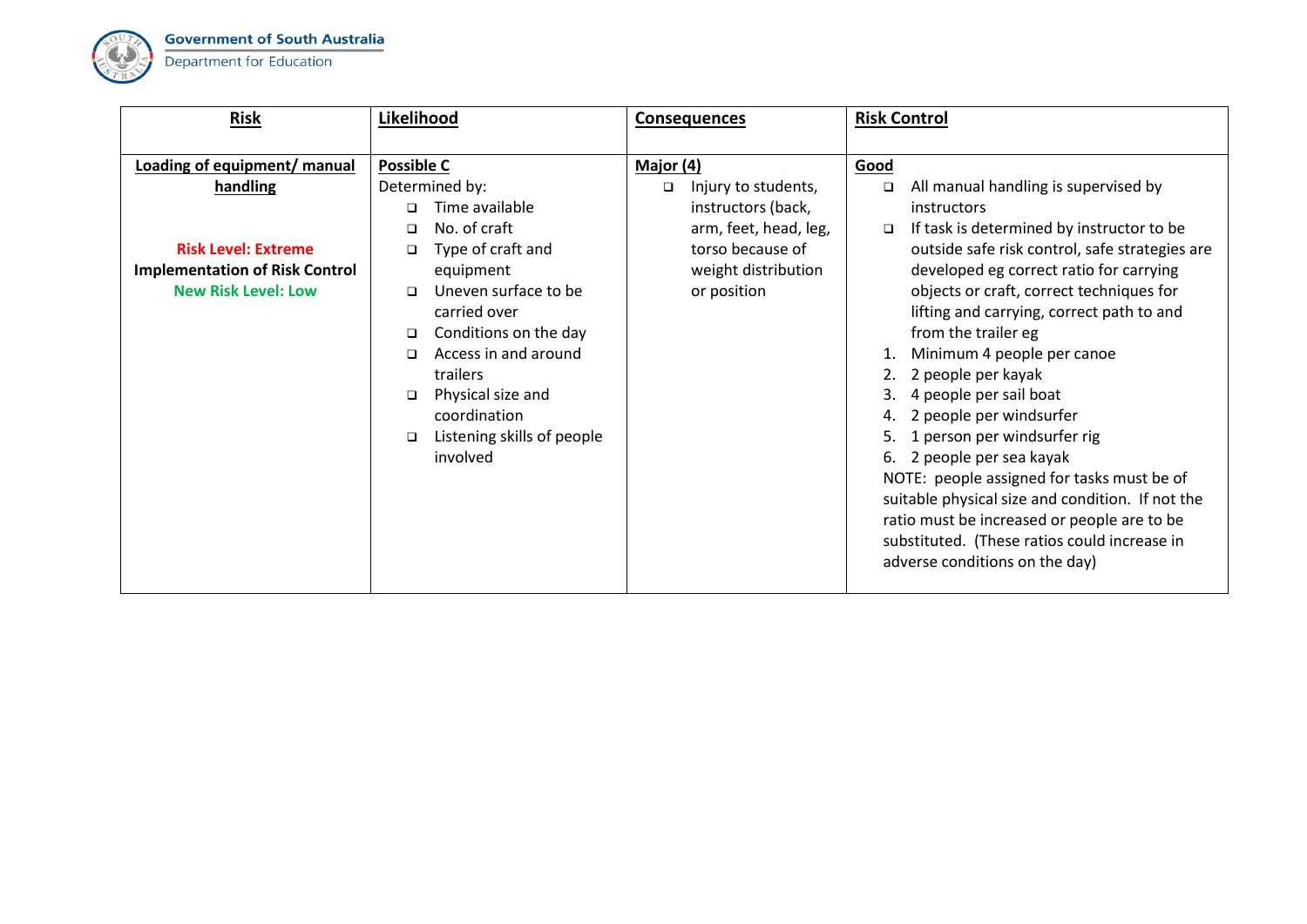

**Government of South Australia** Department for Education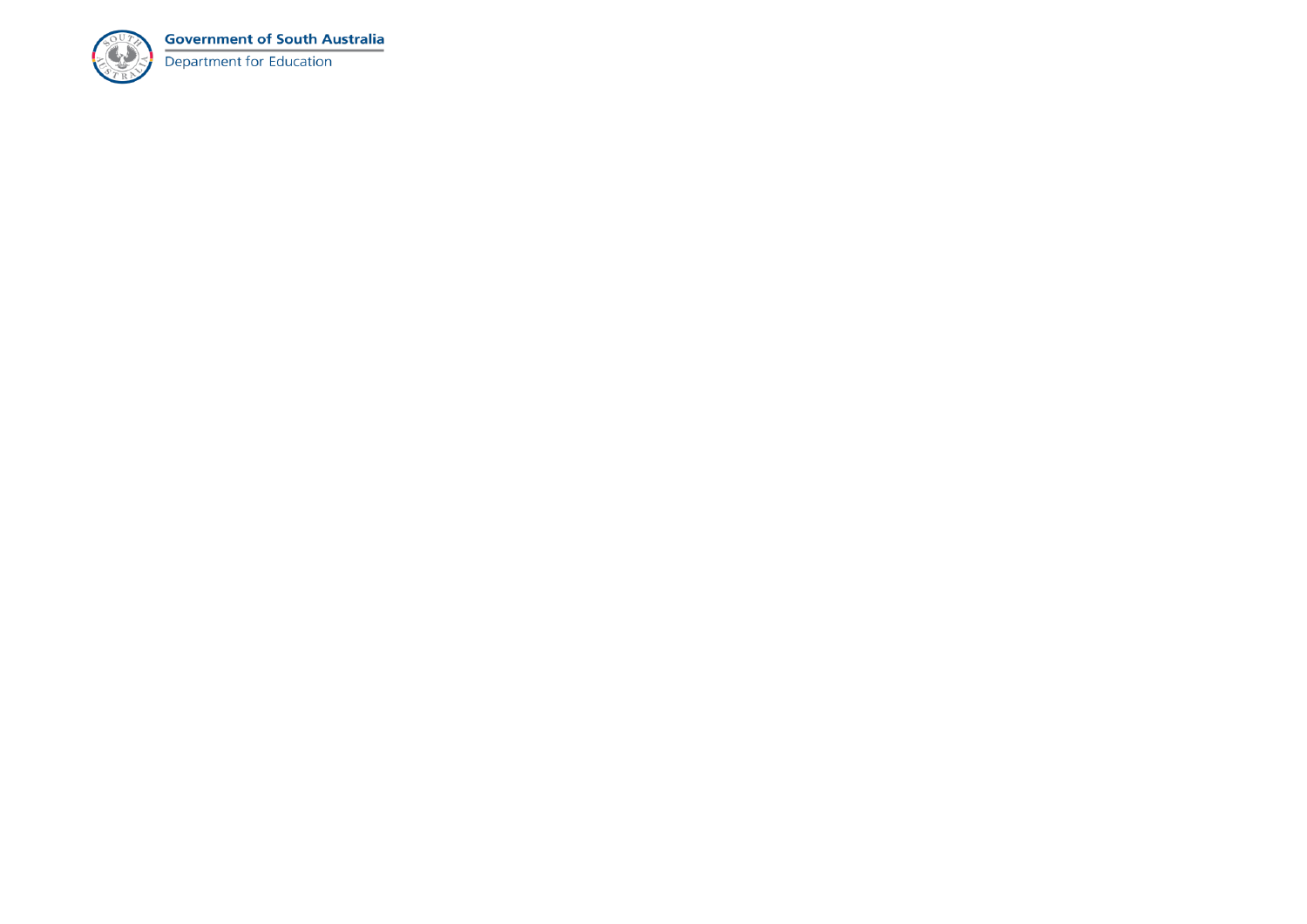

| <b>Risk</b>                                                                                                            | Likelihood                                                                                                                           | <b>Consequences</b>                                                                                                                      | <b>Risk Control</b>                                                                                                                                                                                                                                                                                                                                                                                                                                                                                                                                                                                                                                                                                                                                                                                                                                                                                     |
|------------------------------------------------------------------------------------------------------------------------|--------------------------------------------------------------------------------------------------------------------------------------|------------------------------------------------------------------------------------------------------------------------------------------|---------------------------------------------------------------------------------------------------------------------------------------------------------------------------------------------------------------------------------------------------------------------------------------------------------------------------------------------------------------------------------------------------------------------------------------------------------------------------------------------------------------------------------------------------------------------------------------------------------------------------------------------------------------------------------------------------------------------------------------------------------------------------------------------------------------------------------------------------------------------------------------------------------|
|                                                                                                                        |                                                                                                                                      |                                                                                                                                          |                                                                                                                                                                                                                                                                                                                                                                                                                                                                                                                                                                                                                                                                                                                                                                                                                                                                                                         |
| <b>Medication</b><br><b>Risk Level: Extreme</b><br><b>Implementation of Risk Control</b><br><b>New Risk Level: Low</b> | <b>Possible C</b><br>Determined by:<br>□ Student needing<br>medication for diagnosed<br>medical problem or past<br>problem recurring | Major (4)<br>Need for immediate<br>$\Box$<br>use of their<br>medication or urgent<br>medical assistance<br>to alleviate<br>symptoms from | Good<br>Medical from are checked by instructors<br>$\Box$<br>visually and clarified if the need arises<br>Medication is sighted and dispensed into<br>$\Box$<br>bum bags which are for each activity group<br>Group's medication monitor is appointed<br>$\Box$<br>with shared responsibility in group for                                                                                                                                                                                                                                                                                                                                                                                                                                                                                                                                                                                              |
|                                                                                                                        |                                                                                                                                      | becoming extreme                                                                                                                         | transfer of medication to each activity<br>Assessment sheets are marked with M<br>$\Box$<br>alongside the name of the person requiring<br>medication to assist instructors with check<br>list<br>Asthma kit / first aid kit / mobile phone is<br>$\Box$<br>with emergency numbers and medical<br>forms in red box at side of leak<br>Emergency numbers are in the top of the<br>$\Box$<br>first aid box<br>First aid equipment is maintained and<br>$\Box$<br>checked by 2 I/C as routine maintenance<br>If first aid equipment is used it must be<br>$\Box$<br>dated and logged in note book in first aid<br>box and reported to 2 I/C for replenishment<br>All instructors on duty have current First<br>$\Box$<br>Aid, Asthma and Surf Rescue qualifications<br>Students are warned of dangers of<br>$\Box$<br>beestings, cuts to feet by unknown objects<br>and are advised in the uses of footwear |
| <b>Risk</b>                                                                                                            | Likelihood                                                                                                                           | <b>Consequences</b>                                                                                                                      | <b>Risk Control</b>                                                                                                                                                                                                                                                                                                                                                                                                                                                                                                                                                                                                                                                                                                                                                                                                                                                                                     |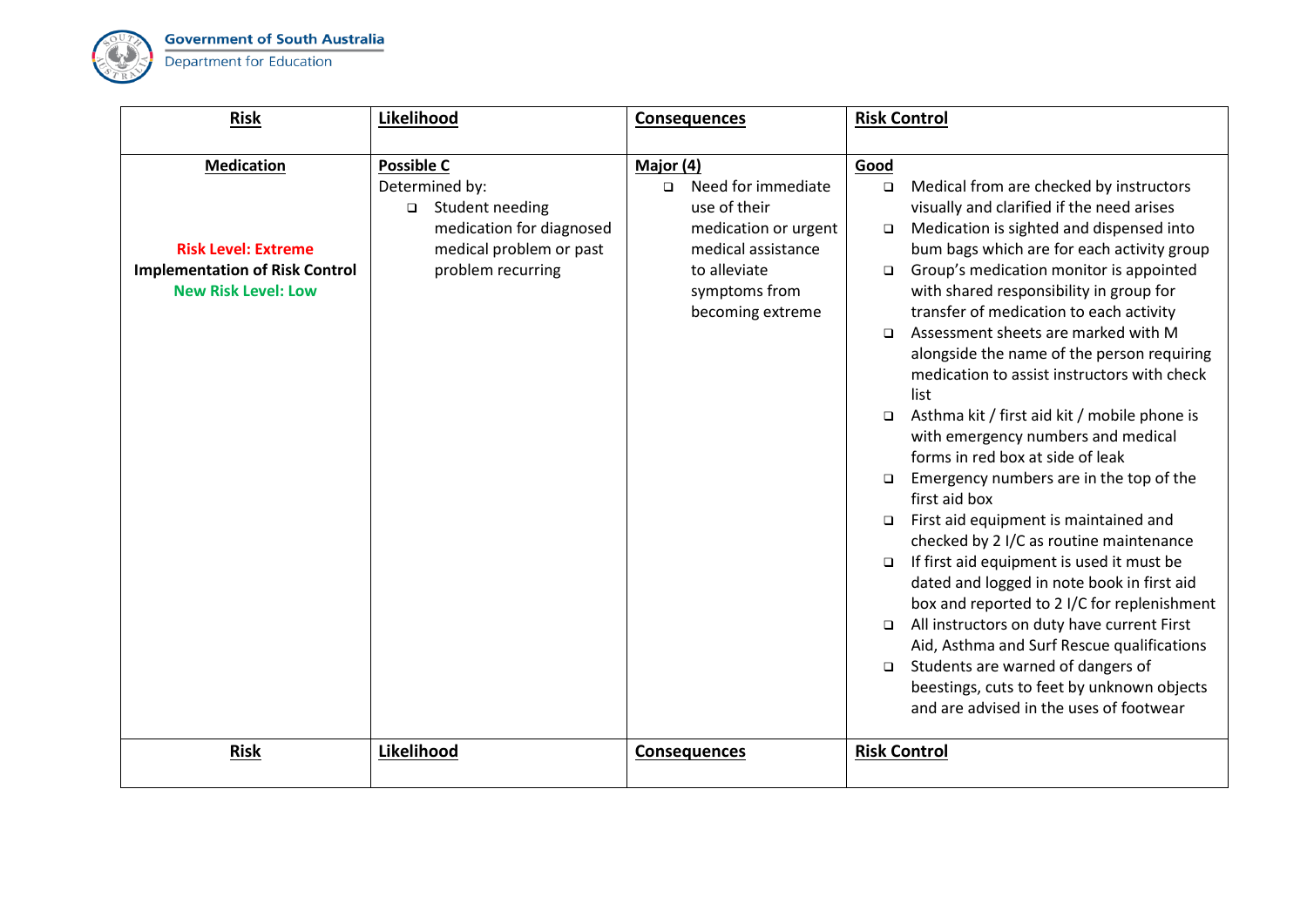

| <b>Rubbish</b>                                                                                    | <b>Possible C</b>                                                                                         | Major (4)                                                                                                                                                                                                                                           | Good |                                                                                                                                                                                                                                                                                                                                                                                   |
|---------------------------------------------------------------------------------------------------|-----------------------------------------------------------------------------------------------------------|-----------------------------------------------------------------------------------------------------------------------------------------------------------------------------------------------------------------------------------------------------|------|-----------------------------------------------------------------------------------------------------------------------------------------------------------------------------------------------------------------------------------------------------------------------------------------------------------------------------------------------------------------------------------|
| <b>Risk Level: Extreme</b><br><b>Implementation of Risk Control</b><br><b>New Risk Level: Low</b> | Determined by:<br>The amount of use and<br>$\Box$<br>clientele using the reserve<br>and surrounding areas | Possibility of needle<br>□<br>or stick injury caused<br>by inappropriate<br>disposal<br>Injury caused by cuts<br>$\Box$<br>to feet by sharp<br>objects such as<br>broken glass, tin lids<br>etc.<br>Injury caused to<br>□<br>body by fall, tripping |      | Site inspection by instructors before<br>activities commenced<br>Continual observation of site during stay<br>Correct disposal of rubbish<br>Communication with council on negative<br>aspects of rubbish build up and poor facility<br>maintenance<br><b>Observance and reinforcement of good</b><br>housekeeping procedures and policies<br>(children/students pick up rubbish) |
|                                                                                                   |                                                                                                           | over plastic bags etc                                                                                                                                                                                                                               |      |                                                                                                                                                                                                                                                                                                                                                                                   |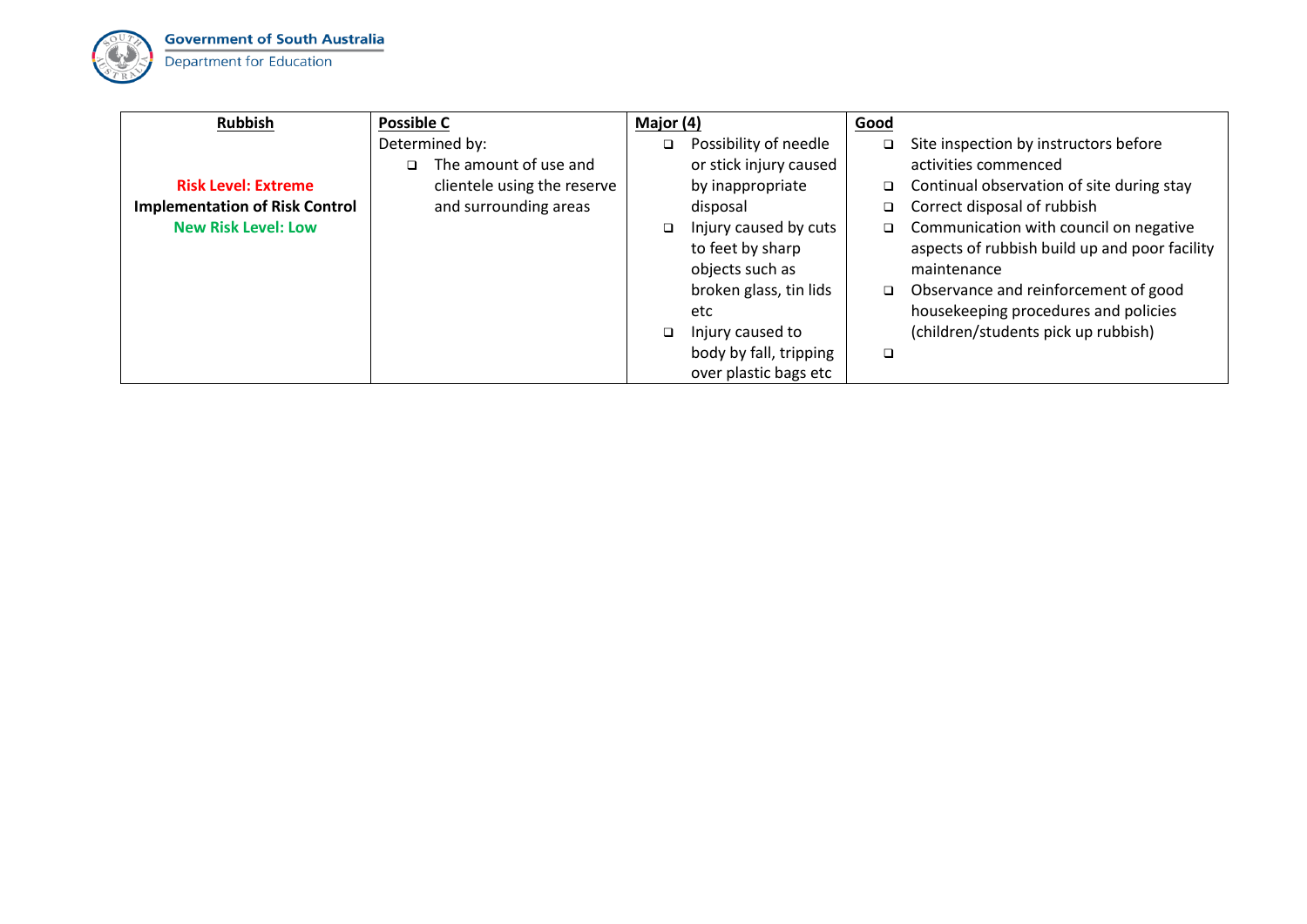

| Major (4)<br><b>Possible C</b><br>Good<br><b>Stranger Danger</b>                                                                                                                                                                                                                                                                                                                                                                                                                                                                                                                                                         |                                                                                                                                                                                                                                                                                                                                                                 |
|--------------------------------------------------------------------------------------------------------------------------------------------------------------------------------------------------------------------------------------------------------------------------------------------------------------------------------------------------------------------------------------------------------------------------------------------------------------------------------------------------------------------------------------------------------------------------------------------------------------------------|-----------------------------------------------------------------------------------------------------------------------------------------------------------------------------------------------------------------------------------------------------------------------------------------------------------------------------------------------------------------|
| Determined by:<br>Possibility of<br>$\Box$<br>□<br>The need to share<br>abduction or<br>$\Box$<br><b>Risk Level: Extreme</b><br>facilities with the public<br>interference by<br>eg toilets and surrounding<br><b>Implementation of Risk Control</b><br>known or unknown<br>reserve<br><b>New Risk Level: Low</b><br>lake area (reserve)<br>person resulting in<br>$\Box$<br>Possibility of unwanted<br>injury or adverse<br>$\Box$<br>contact with undesirable<br>psychological effects<br>persons by students is<br>on students or<br>other student)<br>possible<br><i>instructors</i><br>$\Box$<br>throughout the day | Students are supervised at all times by<br>teacher or instructor in and around the<br>toilet area and surrounding Encounter Lakes<br>If line of sight needs to be broken eg use<br>toilets, students do not access it alone<br>(need to be accompanied by teacher or<br>Site safety is continually monitored and<br>minimum time (use of toilets) is reinforced |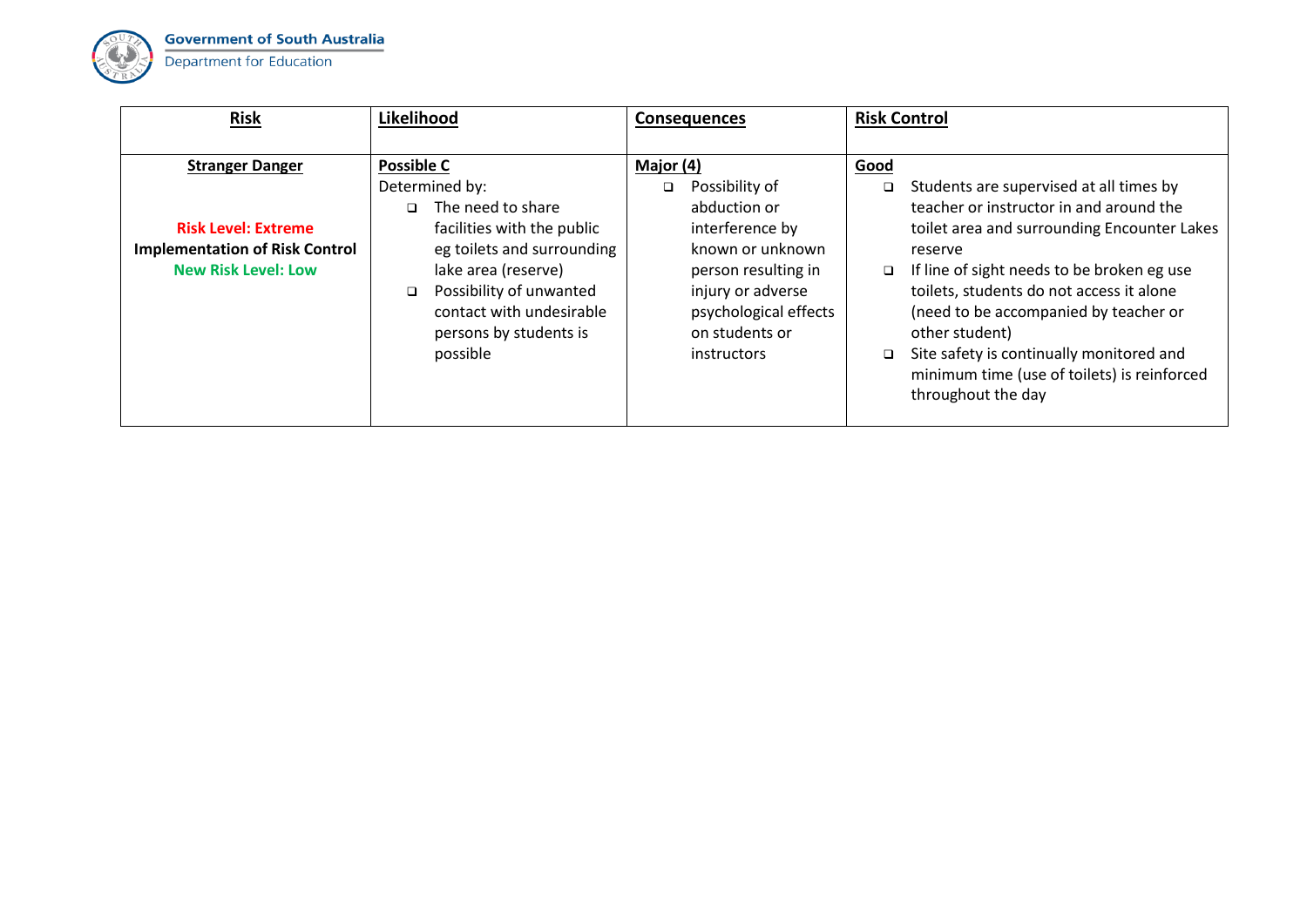

| <b>Risk</b>                           | Likelihood                            | <b>Consequences</b>             | <b>Risk Control</b>                                  |
|---------------------------------------|---------------------------------------|---------------------------------|------------------------------------------------------|
|                                       |                                       |                                 |                                                      |
| <b>Traffic accident</b>               | <b>Possible C</b>                     | Major (4)                       | Good                                                 |
|                                       | Determined by:                        | Injury to students or<br>$\Box$ | Safety sign displaying the presence of<br>$\Box$     |
|                                       | Road access to venue<br>◻             | instructor caused by            | children is erected in clear view of                 |
| <b>Risk Level: Extreme</b>            | Need to cross the road to<br>◻        | collision with vehicle          | oncoming traffic                                     |
| <b>Implementation of Risk Control</b> | access shop or equipment              | Uneven surfaces eg<br>$\Box$    | Orange cones are erected alongside kerb to<br>$\Box$ |
| <b>New Risk Level: Low</b>            | (kayaks) or to go                     | kerbs causing loss of           | highlight its existence                              |
|                                       | snorkelling                           | balance resulting in            | Students are always supervised by<br>$\Box$          |
|                                       | Possibility of play<br>$\Box$         | an accident                     | instructor or teacher when entering danger           |
|                                       | equipment going on to                 |                                 | zone eg trailers                                     |
|                                       | the road and the need for             |                                 | Instruction is given on procedure if play<br>$\Box$  |
|                                       | its retrieval                         |                                 | equipment is thrown and enters danger                |
|                                       | Close proximity of trailers<br>$\Box$ |                                 | zone (road)                                          |
|                                       | to the road and the need              |                                 | Students are to be supervised by teacher<br>$\Box$   |
|                                       | to access PFD's and                   |                                 | when crossing road to access shop                    |
|                                       | wetsuits etc                          |                                 | Boundaries (Encounter Lakes policy) are<br>$\Box$    |
|                                       |                                       |                                 | defined and known by all parties involved            |
|                                       |                                       |                                 | (students, teachers, instructors)                    |
|                                       |                                       |                                 |                                                      |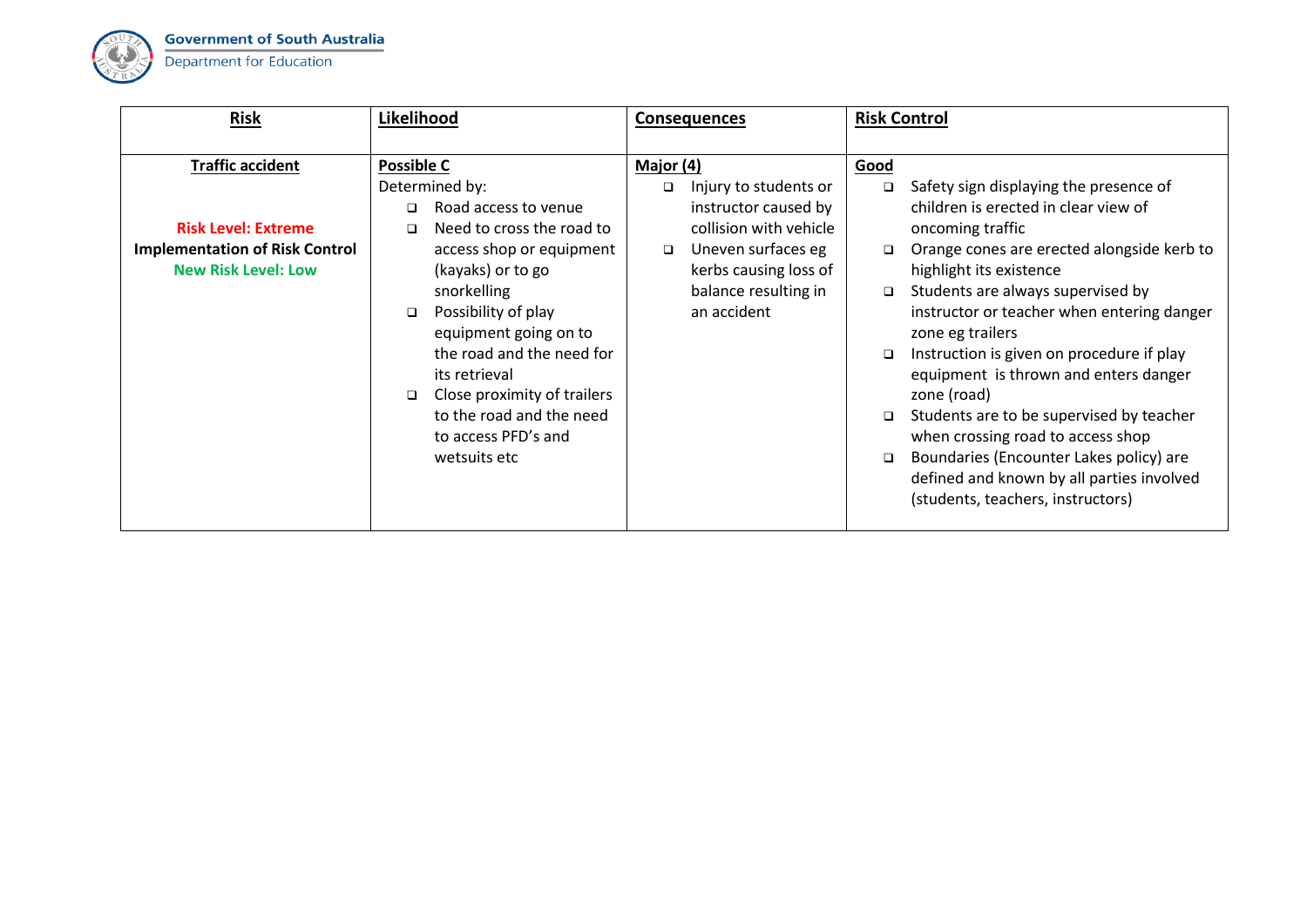

| <b>Risk</b>                                                                                                                          | Likelihood                                                                                                                                                                                                                                                                                      | <b>Consequences</b>                                                                                                                 | <b>Risk Control</b>                                                                                                                                                                                                                                                                                                                                                                                                                                                                                                                                                                                                                                                                                                              |
|--------------------------------------------------------------------------------------------------------------------------------------|-------------------------------------------------------------------------------------------------------------------------------------------------------------------------------------------------------------------------------------------------------------------------------------------------|-------------------------------------------------------------------------------------------------------------------------------------|----------------------------------------------------------------------------------------------------------------------------------------------------------------------------------------------------------------------------------------------------------------------------------------------------------------------------------------------------------------------------------------------------------------------------------------------------------------------------------------------------------------------------------------------------------------------------------------------------------------------------------------------------------------------------------------------------------------------------------|
| <b>Trailers and accessories</b><br><b>Risk Level: Extreme</b><br><b>Implementation of Risk Control</b><br><b>New Risk Level: Low</b> | <b>Possible C</b><br>Determined by:<br>Ratio of persons<br>$\Box$<br>performing duties eg<br>hitching, reversing etc<br>Site conditions<br>$\Box$<br>Climatic conditions<br>□<br>No. Of trailers, vehicles<br>$\Box$<br>involved<br><b>Experience of persons</b><br>$\Box$<br>performing duties | Major (4)<br>Injury to person<br>□<br>performing duties or<br>person in<br>surrounding area eg<br>behind trailer while<br>reversing | Good<br>2 persons minimum to perform duties of<br>reversing and unhitching trailer (one<br>directing driver and making area safe)<br>Jockey wheels to be maintained and<br>$\Box$<br>checked for correct fitting eg height,<br>tightened correctly when hitching and<br>unhitching<br>Coupling to ball must be engaged properly<br>and checked before towing<br>Fitting must be in the engaged position<br>$\Box$<br>immediately after unhitching to prevent<br>injury<br>Safety chains must be hooked up correctly<br>□<br>Lights must be connected and be working<br>$\Box$<br>correctly<br>Load must be secured and checked for wear<br>$\Box$<br>of fastening devices<br>Regular maintenance checks on trailers at<br>$\Box$ |
|                                                                                                                                      |                                                                                                                                                                                                                                                                                                 |                                                                                                                                     | each term break eg bearings, lights etc                                                                                                                                                                                                                                                                                                                                                                                                                                                                                                                                                                                                                                                                                          |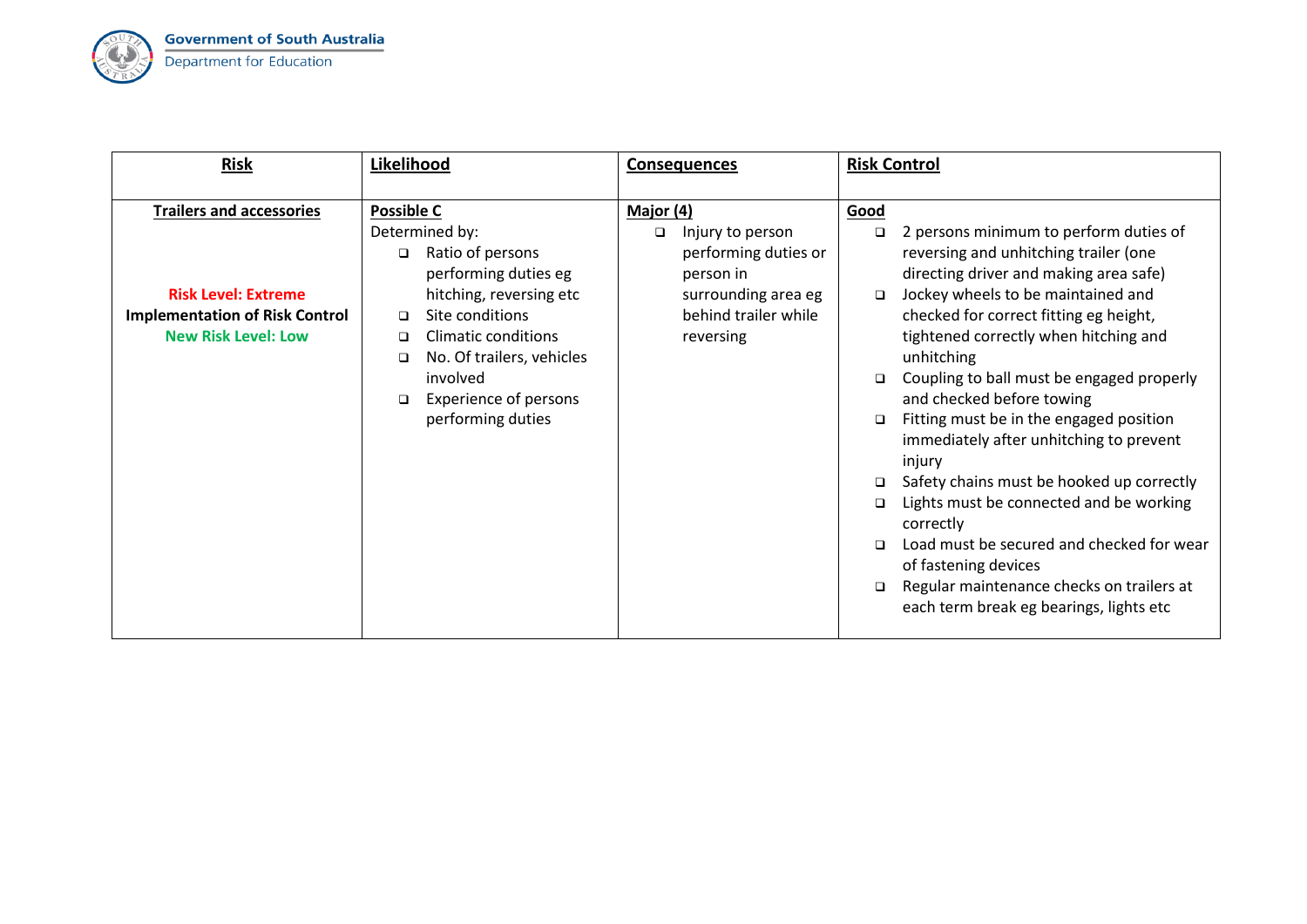

| <b>Risk</b>                                                                                       | Likelihood                                                                                                 | <b>Consequences</b>                 | <b>Risk Control</b>                                                                                                                                                            |
|---------------------------------------------------------------------------------------------------|------------------------------------------------------------------------------------------------------------|-------------------------------------|--------------------------------------------------------------------------------------------------------------------------------------------------------------------------------|
|                                                                                                   |                                                                                                            |                                     |                                                                                                                                                                                |
| Bee Sting or snake bite                                                                           | <b>Possible C</b><br>Determined by:                                                                        | Major (4)<br>Possible allergic<br>□ | Good                                                                                                                                                                           |
| <b>Risk Level: Extreme</b><br><b>Implementation of Risk Control</b><br><b>New Risk Level: Low</b> | $\Box$ If reserve has been<br>recently mowed<br>Site conditions<br>$\Box$<br>Climatic conditions<br>$\Box$ | reaction                            | Warn all participants in program of<br>$\Box$<br>possibility of a sting/bite<br>Ensure medication is accessible at all times<br>Ensure bags and other equipment is closed<br>□ |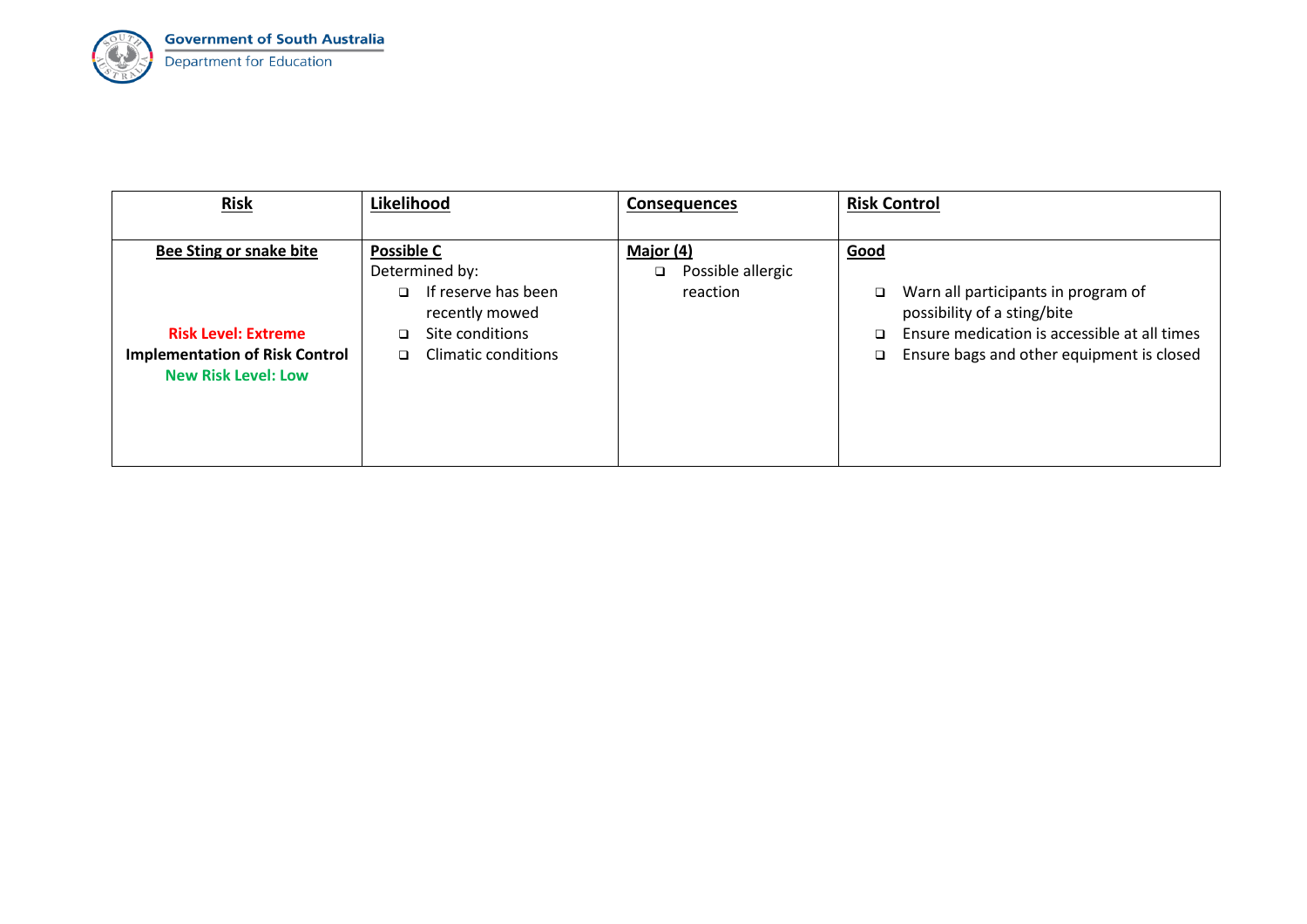

| <b>Risk</b>                                                                                                            | Likelihood                                                                                                                                                                                                                                                                                 | <b>Consequences</b>                                                                                                                 | <b>Risk Control</b>                                                                                                                                                                                                                                                                                                                                                                                                                                                                                                                                                                                                                                                                                                                                                              |
|------------------------------------------------------------------------------------------------------------------------|--------------------------------------------------------------------------------------------------------------------------------------------------------------------------------------------------------------------------------------------------------------------------------------------|-------------------------------------------------------------------------------------------------------------------------------------|----------------------------------------------------------------------------------------------------------------------------------------------------------------------------------------------------------------------------------------------------------------------------------------------------------------------------------------------------------------------------------------------------------------------------------------------------------------------------------------------------------------------------------------------------------------------------------------------------------------------------------------------------------------------------------------------------------------------------------------------------------------------------------|
| <b>Snake bite</b><br><b>Risk Level: Extreme</b><br><b>Implementation of Risk Control</b><br><b>New Risk Level: Low</b> | <b>Possible C</b><br>Determined by:<br>Ratio of persons<br>$\Box$<br>performing duties eg<br>hitching, reversing etc<br>Site conditions<br>$\Box$<br>Climatic conditions<br>No. Of trailers, vehicles<br>$\Box$<br>involved<br><b>Experience of persons</b><br>$\Box$<br>performing duties | Major (4)<br>Injury to person<br>□<br>performing duties or<br>person in<br>surrounding area eg<br>behind trailer while<br>reversing | Good<br>2 persons minimum to perform duties of<br>$\Box$<br>reversing and unhitching trailer (one<br>directing driver and making area safe)<br>Jockey wheels to be maintained and<br>$\Box$<br>checked for correct fitting eg height,<br>tightened correctly when hitching and<br>unhitching<br>Coupling to ball must be engaged properly<br>and checked before towing<br>Fitting must be in the engaged position<br>$\Box$<br>immediately after unhitching to prevent<br>injury<br>Safety chains must be hooked up correctly<br>□<br>Lights must be connected and be working<br>□<br>correctly<br>Load must be secured and checked for wear<br>$\Box$<br>of fastening devices<br>Regular maintenance checks on trailers at<br>$\Box$<br>each term break eg bearings, lights etc |